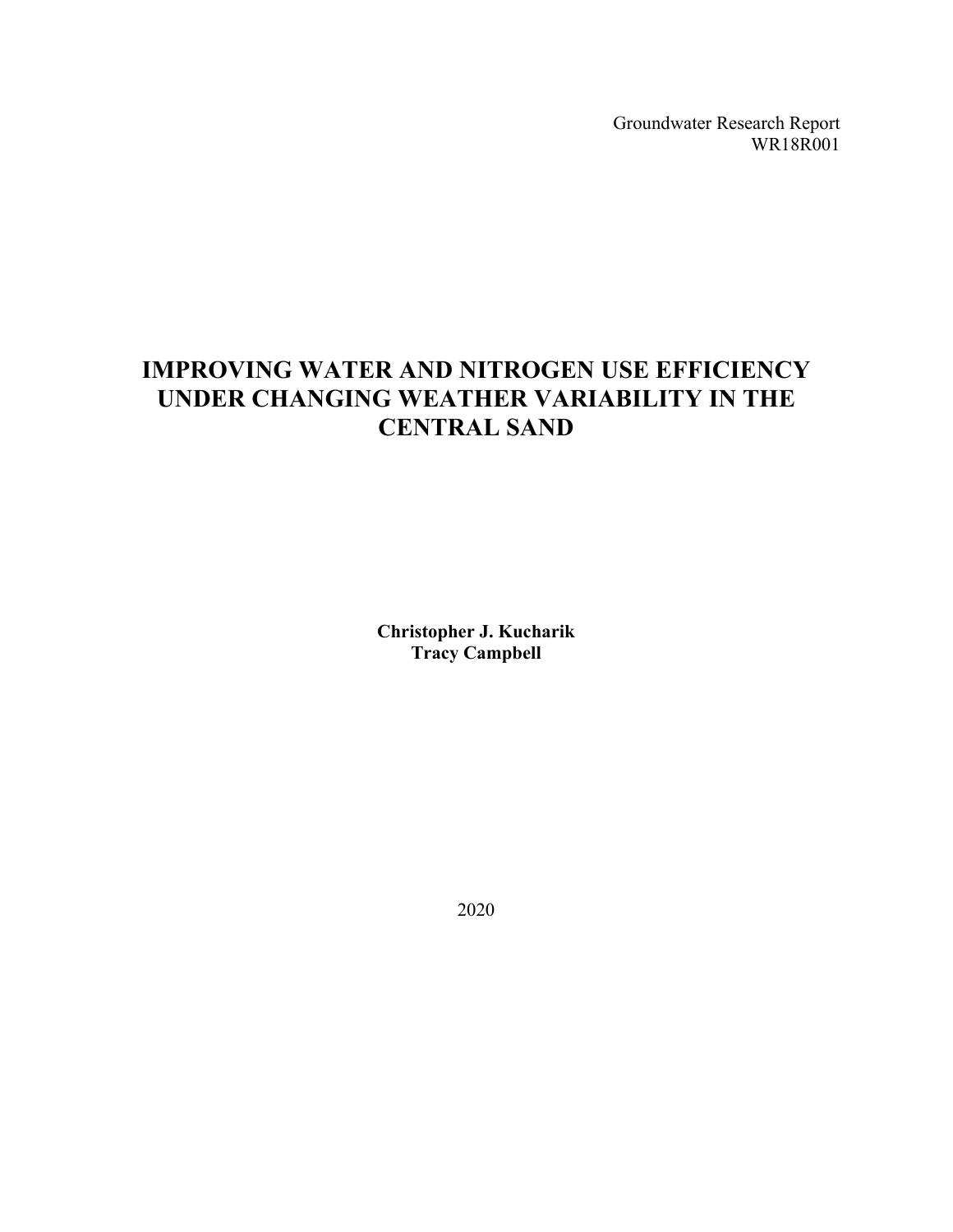Project Number WR18R001

# **Improving water and nitrogen use efficiency under changing weather variability in the Central Sand**

Christopher J. Kucharik Department of Agronomy University of Wisconsin-Madison

Tracy Campbell Department of Agronomy University of Wisconsin-Madison

Administered by: University of Wisconsin Water Resources Institute

Funded by: State of Wisconsin Groundwater Research and Monitoring Program

#### 2020

*This project was also supported, in part, by General Purpose Revenue funds of the State of Wisconsin to the University of Wisconsin System for the performance of research on groundwater quality and quantity. Selection of projects was conducted on a competitive basis through a joint solicitation from the University and the Wisconsin Departments of Natural Resources; Agriculture, Trade and Consumer Protection; Commerce; and advice of the Wisconsin Groundwater Research Advisory Council and with the concurrence of the Wisconsin Groundwater Coordinating Council.*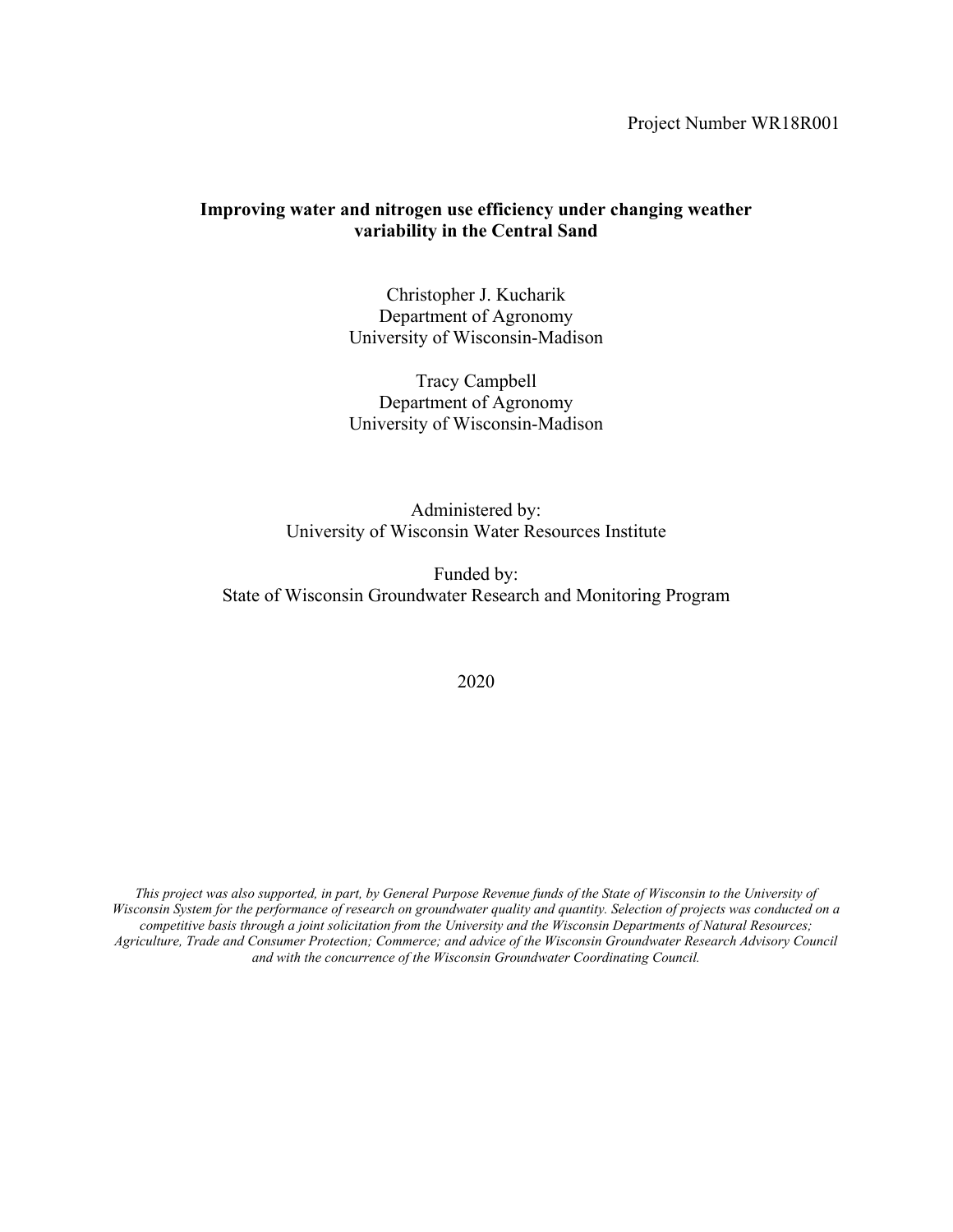# **Contents**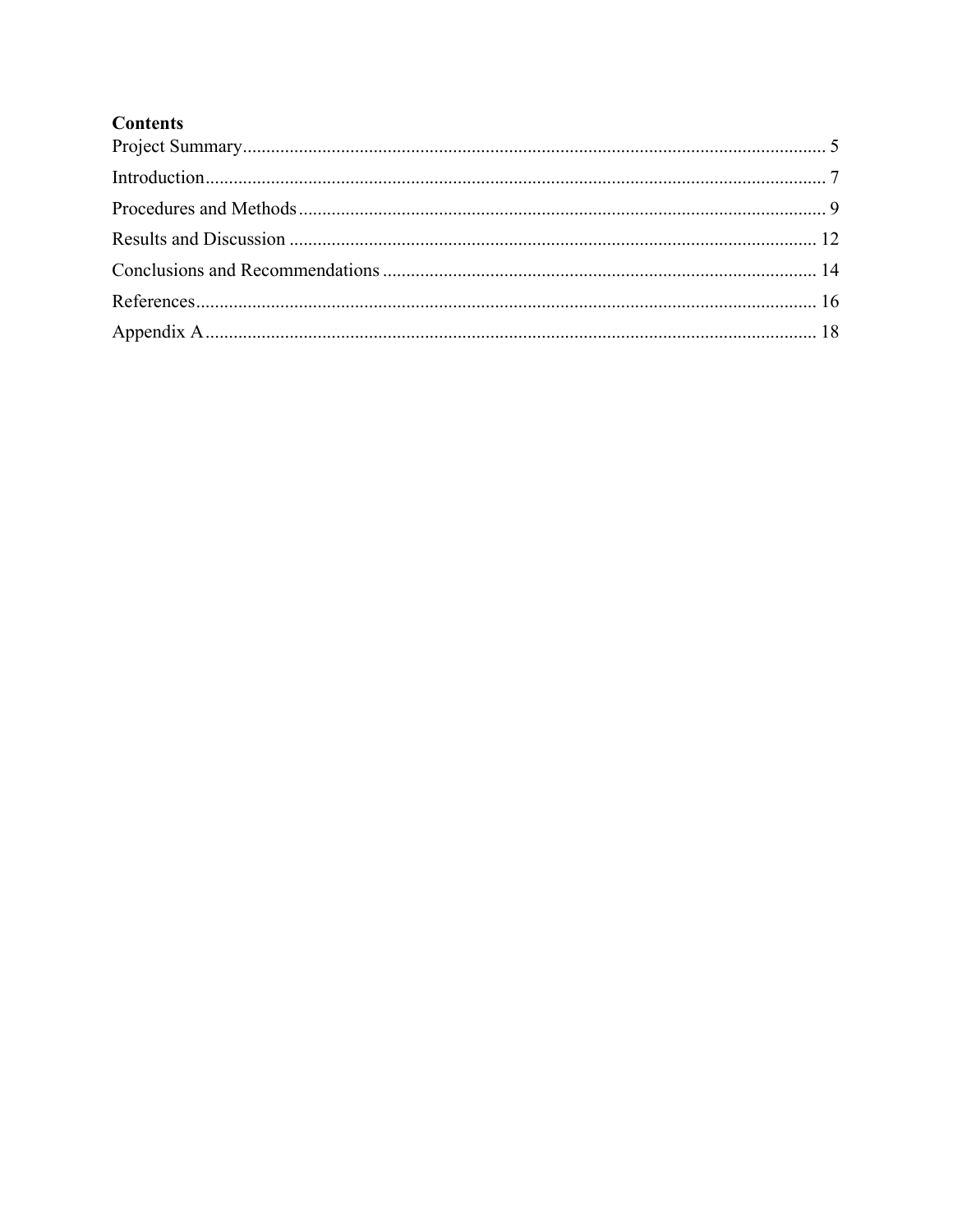# **List of Figures and Tables**

**Fig. 1)** N concentration [mg/L] in irrigation water across six farms located in the WCS, sampled from 2018 to 2020.

**Fig. 2)** Photosynthetic rate [ $\mu$ mol CO<sub>2</sub> m<sup>-2</sup>s<sup>-1</sup>] measured diurnally during peak growth across six varieties of potatoes (Goldrush, Hoag, Silverton, Snowden, W0133, and W9433) and five nitrogen rate treatments (50, 180, 240, 300, 360 lb N/ac).

**Fig. 3)** (a) Modeled corn yield [bu/ac] under various N rates [kg/ha], nitrogen split application scenarios, and weather extremes for Portage County; (b) modeled N leaching [mg/L] under various N rates [kg/ha], nitrogen split application scenarios, and weather extremes for Portage County.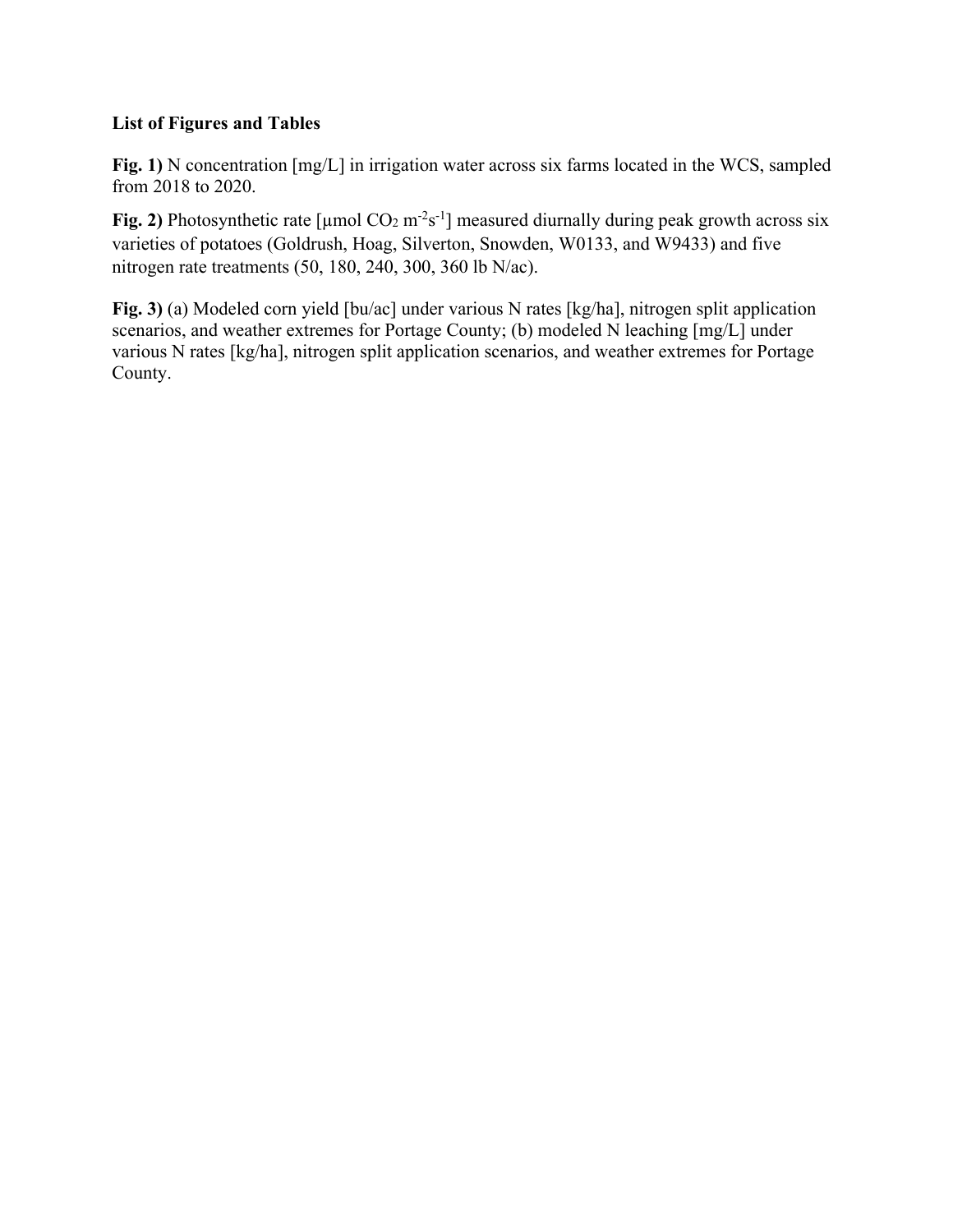#### <span id="page-4-0"></span>**Project Summary**

Title: Improving water and nitrogen use efficiency under changing weather variability in the Central Sands

PI: Christopher J. Kucharik, Professor and Chair, Department of Agronomy, Professor of Environmental Studies, University of Wisconsin-Madison

Co-PI: Matthew D. Ruark, Professor, Department of Soil Science, University of Wisconsin-Madison

Research Assistant: Tracy Campbell, PhD Student, Department of Agronomy

Period of Contract: 7/1/2018-6/30/2020

Background/Need: The Wisconsin Central Sands (WCS), a region characterized by its sandy soils, is a major vegetable producer in Wisconsin. Due to the sandy soil, shallow water table, and agricultural practices, the groundwater in the region is highly susceptible to nitrate (N) pollution. As many members of the community receive their drinking water from wells, groundwater contamination is a serious issue generating national attention. High levels of nitrate, well above the EPA 10 ppm threshold, have been documented in groundwater across the WCS (Kraft and Stites 2003, Groundwater Coordinating Council 2020), as well as the resulting human health impacts. In addition to water quality concerns, growers in the WCS also must manage water quantity challenges. Growers in the region regularly irrigate their crops due to water demands of crops and high evapotranspiration (ET), the low water holding capacity of the soil, and the sometimes infrequent rainfall. To irrigate, groundwater is pumped from the water table using high capacity wells, where it is then applied to crops through a center pivot irrigation system. Considering the high levels of N in the groundwater, which is reapplied to the landscape as irrigation water, it has been proposed that growers should account for the N in irrigation water when determining their fertilizer rate. However, it is unclear how N levels vary across the region and within season and year to year. By measuring N levels in irrigation water consistently throughout the growing season, and for multiple growing seasons, we aim to provide growers with the information needed to accurately account for the N in irrigation water. By accounting for the N in irrigation water, growers can reduce their overall fertilizer application, thereby limiting continued groundwater contamination. Using the data collected from irrigation samples, in combination with additional plant eco-physiological data we worked towards improving the representation of varied agricultural management in the agroecosystem model, Agro-IBIS for the WCS region. Ecosystem modeling allows us to assess large scale impacts of different management practices that would be impractical or impossible to conduct at a field-scale. Our modeling scenarios focus on determining which nitrogen and irrigation management strategies may promote water and nitrogen use efficiency while maintaining crop yields.

Objectives: (1) Quantify spatiotemporal variability of nitrate in precipitation and irrigation water applied to potato and maize in the WCS; (2) Utilize field measurements in the WCS to parameterize and improve simulation of N cycling, water balance, and productivity of potato and maize in the Agro-IBIS agroecosystem model to link irrigation and N fertilizer management choices to water use and NO3-N leaching; (3) Use Agro-IBIS to identify irrigation and fertilizer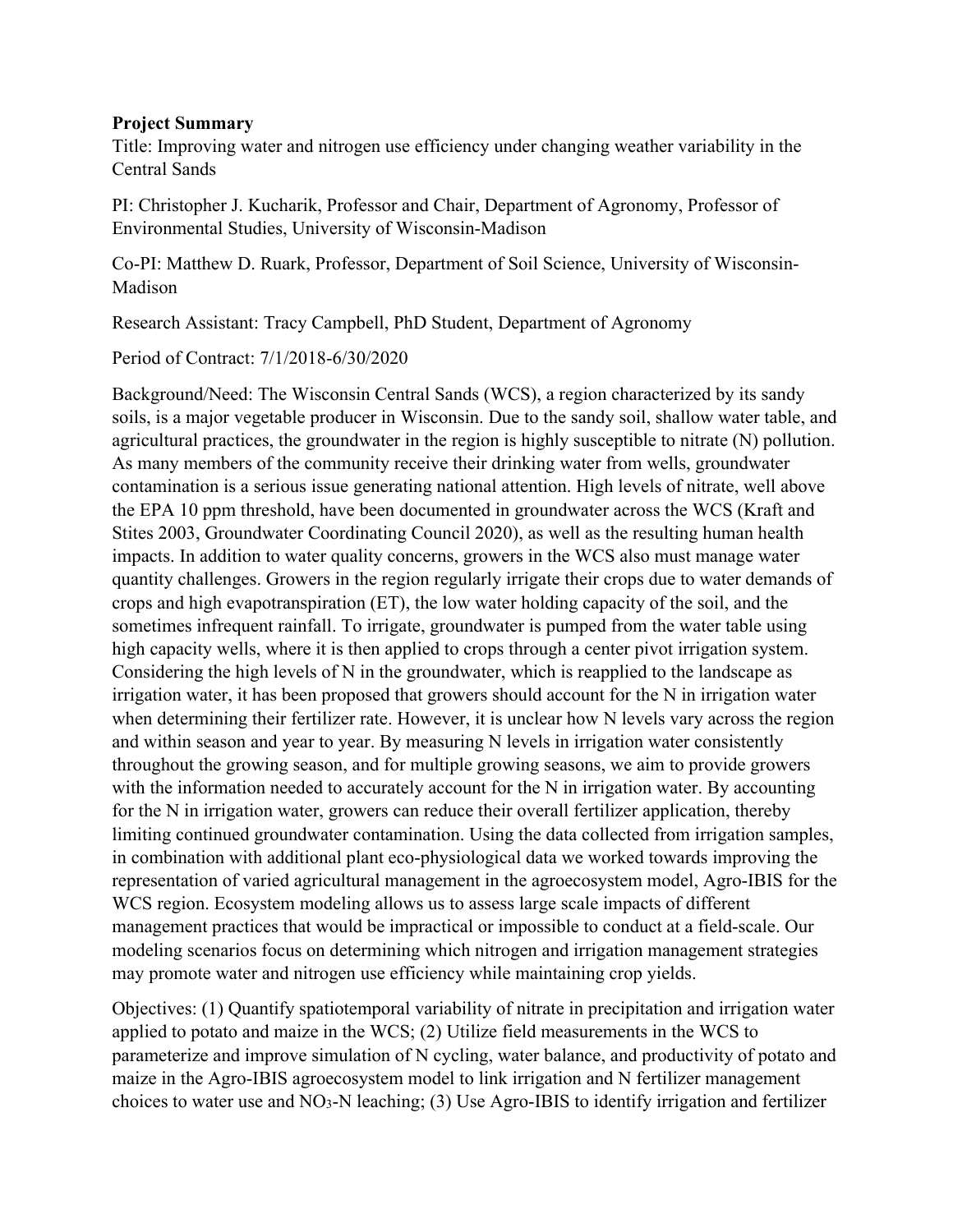management strategies that maximize water use efficiency (WUE) and N use efficiency (NUE) for potato and maize under more challenging growing conditions (e.g., weather) in the future

Methods: To quantify N found in irrigation water, we collected both irrigation and rainwater samples from on-farm irrigation wells located across the WCS during the 2018, 2019, and 2020 growing seasons. For each farm, three replicated funnel systems were installed per field with three additional funnels placed in unirrigated areas per farm for precipitation collection. Each funnel system consisted of one, 10 in. diameter funnel mounted on the top of a 4 ft. metal fence post connected to a 3-gallon container to store irrigation and rainwater. The collection system was both inexpensive and easily reproducible. Water volume and samples were collected weekly throughout the growing season and measured for nitrate, chloride, and Total Kjeldahl Nitrogen (TKN). Additional data on potato ecophysiology was collected in order to better understand how photosynthetic rate varies in response to environmental changes. Additionally, to evaluate the implications of large scale management changes on corn yield and nitrogen leaching, ecosystem modeling was used.

Results and Discussion: Preliminary results indicate that N levels in irrigation water have large spatial variability, but limited within season variability. Across all years, not only do N levels vary widely between farms, but also between wells on the same farm. Our results indicate that on some farms, the range can span 4 mg/L - 45 mg/L. When comparing N concentrations across fields that were sampled for multiple years of our study, for some fields the year to year variability was less than 1 mg/L. Considering all three summers of our study, the average N concentration in irrigation water was approximately 20 mg/L, or twice the EPA standard for safe drinking water. Preliminary ecophysiology data on potato production systems indicate a lack of a relationship between N rate and photosynthetic rate per leaf area, which will be useful information when improving agroecosystem modeling of potato cropping systems. When evaluating the impact of timing and rate of N fertilizer through ecosystem modeling, our preliminary results indicate that splitting fertilizer application does not impact corn yield, but does reduce N leaching by about 10%.

Conclusions and Implications: If growers were to begin accounting for the N-credits that can be attributed to irrigation water for each field, they could reduce fertilizer use (and the costs associated), and limit further groundwater contamination that occurs as the result of excess nitrogen application. However, our results indicate wide spatial variability in N levels, suggesting that blanket recommendations on N crediting will likely be inaccurate. However, as temporal variability was low – growers likely only need to measure their wells annually. Additionally, altering the timing of fertilizer application may aid in reducing N leaching, but will likely not be enough if substantial groundwater quality improvements are desired.

Related Publications:

Key Words: groundwater quality, nitrate leaching, ecosystem modeling, water use, ecophysiology

<span id="page-5-0"></span>Funding: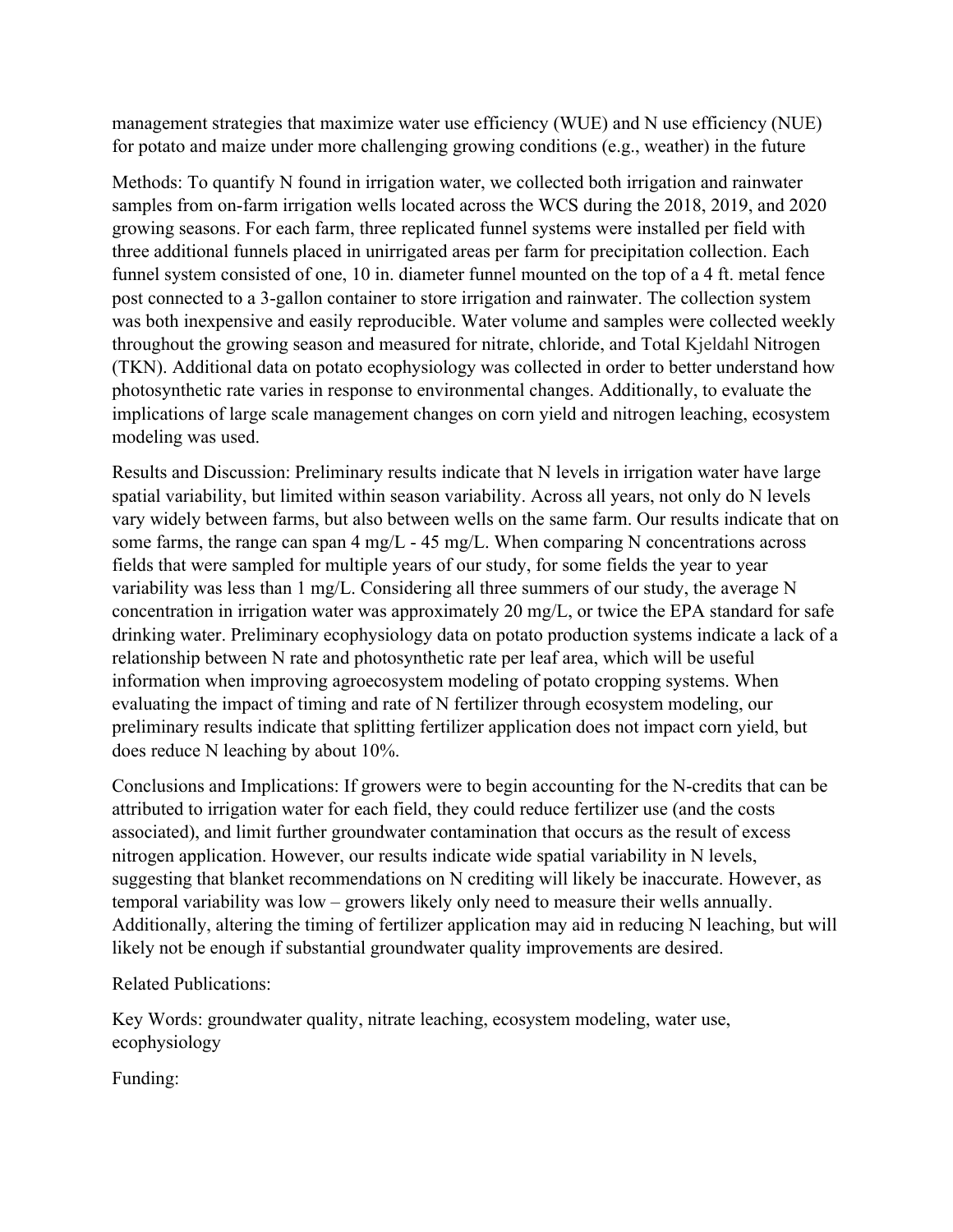#### **Introduction**

The Wisconsin Central Sands (WCS) exemplifies many of the current challenges facing communities across the world when it comes to maintaining crop yields while simultaneously preventing water quality degradation and over use. Located in the center of Wisconsin, the WCS is comprised of large-scale agricultural production, forests, wetlands, trout streams and lakes. The region is characterized by its sandy soil, high water table, and use of high capacity wells. The sandy soil lends itself to be extensively drained with low water holding capacity and low cation exchange capacity. Common crops grown in the area include potato, corn, soybean, and a variety of other vegetables. As a result of a combination of the geology, hydrology, and land use, the eastern portion of the region is highly susceptible to groundwater contamination and nonpoint source pollution (Wisconsin Department of Natural Resources 2015).

Groundwater contamination due to N leaching has been heavily documented across the state (Groundwater Coordinating Council 2020). High levels of N in water are linked to methemoglobinemia in infants, birth defects, and various forms of cancer. Ecologically, high levels of N may decrease biodiversity in both terrestrial and aquatic systems. As 25% of the state's residents receive their drinking water from private wells, this is particularly concerning from a human health standpoint. Recently, ~9% of private wells in Wisconsin tested above the EPA's threshold of 10 ppm N for safe drinking water (Groundwater Coordinating Council 2020). Furthermore, a recent study conducted in Portage county, which falls within the boundaries of the WCS, found that 24% of private wells tested above 10 ppm, about 2.5 times higher than the state average (Masarik et al. 2018).

Ongoing groundwater contamination is further compounded by climate change, which is creating warmer and wetter conditions across the area. Climate change is already apparent in the region, with rising nighttime temperatures and an increase in extreme rainfall events. Since 1948, average annual temperature has increased between 1-2ºC, and the growing season has lengthened by 15-20 days (Kniffin et al. 2014). Precipitation has increased by about 10 cm during the same time period. Moving forward, temperatures are expected to rise and precipitation is expected to continue to increase, but there is greater uncertainty surrounding the timing of precipitation (Wisconsin Initiative on Climate Change Impacts 2011). Increased temperatures will lengthen the growing season in the WCS, increasing overall crop water demand during the growing season. Additionally, with rising air temperatures, evapotranspiration (ET) is likely to also increase, contributing to greater water loss and increased water demand. Increases in overall rainfall and extreme rainfall events will increase the chance of N leaching, while rising temperatures may also increase crop stress and reduce nutrient uptake. To exacerbate water quantity challenges, depending on timing of rainfall and degree of temperature rise, irrigation demand and overall water use in the region may rise.

Growers in the WCS regularly irrigate their crops due to water demands of crops and high evapotranspiration (ET), the low water holding capacity of the soil, and the sometimes infrequent rainfall. To irrigate, groundwater is pumped from the water table using high capacity wells, where it is then applied to crops through a center pivot irrigation system. Considering the high levels of N in the groundwater, which is reapplied to the landscape as irrigation water, it has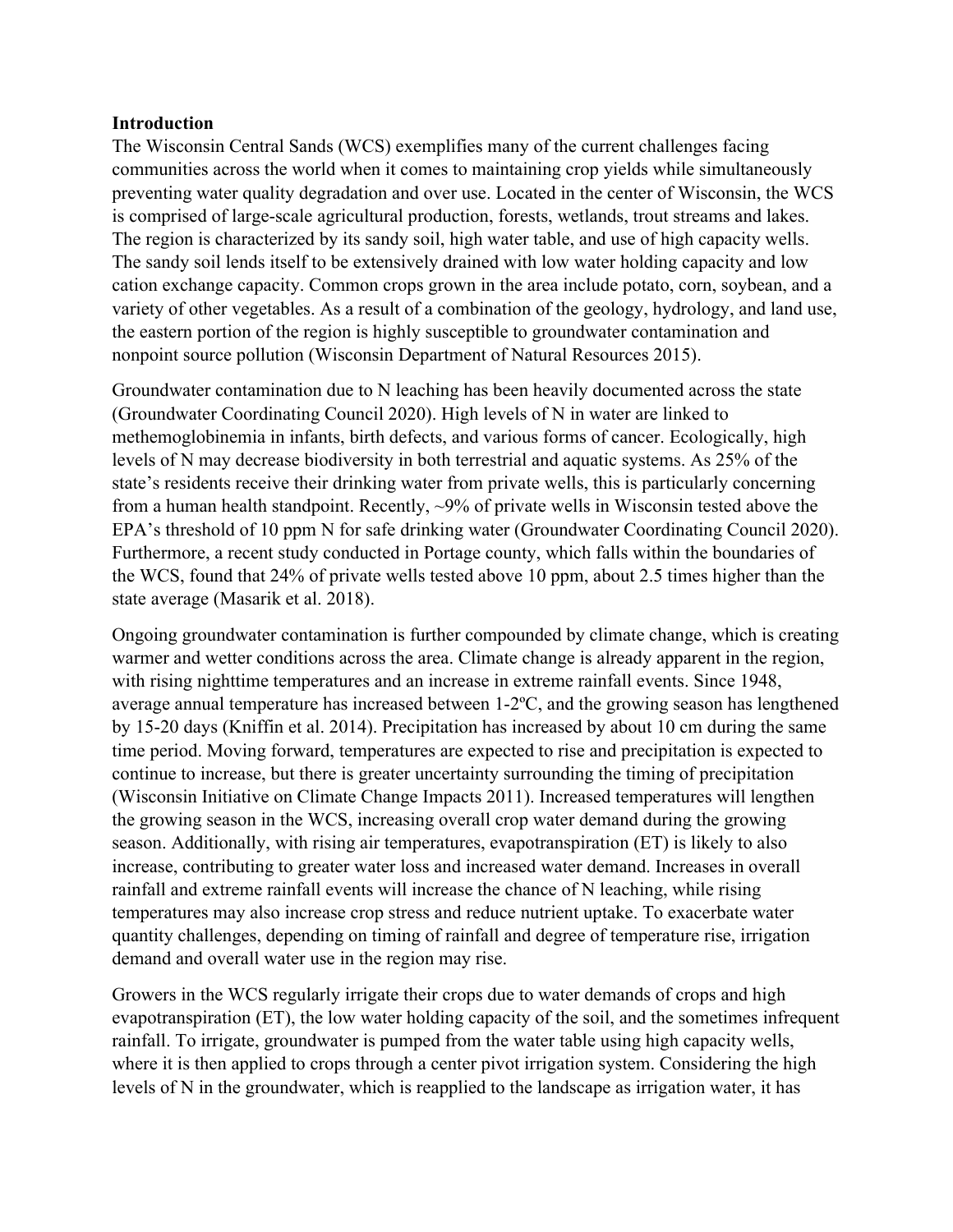been proposed that growers should account for the N in irrigation water when determining their fertilizer rate. However, while high N levels in groundwater are heavily documented, it is unclear how N levels vary spatially and temporally across the region. By measuring N levels in irrigation water consistently throughout the growing season, and for multiple growing seasons, we hope to provide growers with the information needed to accurately account for the N in irrigation water. By accounting for the N in irrigation water, growers could reduce their overall fertilizer application, thereby limiting continued groundwater contamination. As rainfall becomes more variable and temperatures rise with a changing climate, improved nitrogen and irrigation management strategies will both be more crucial, and likely more challenging.

While crediting N in irrigation water has been proposed for at least the last 30 years (Point 1994, Keeney and Follett 2015), few studies have measured the N in irrigation water directly, and to the best of our knowledge, no one has measured N in irrigation water across this spatial scale and at this frequency. Additionally, while a few past studies have measured N in wells, some conducted over 50 years ago, when paired together - our study emphasizes the growing contamination of groundwater as N concentration continues to rise. Specifically, a study conducted in the 1970's across the region found an average N concentration of 9 mg/L (Saffigna and Keeney 1977), substantially lower than today's levels.

Currently the N in irrigation is treated as a constant background value that is indirectly accounted for in N management recommendations. However, N management recommendations for the central sands were primarily developed from trials at Hancock Agricultural Station, and do not reflect the large variability in N levels in irrigation water across the region which are evident in our results. Additionally, the inches of irrigation applied, or estimated values, must be considered in order to accurately reflect the N that is being applied to crops through the irrigation water. As a result, indirectly accounting for N in irrigation water based on field trials conducted at Hancock Agricultural Station likely underestimate the current levels of N in irrigation water and does not accurately credit the N in irrigation water.

In addition to accounting for the N in irrigation water, growers in the area may need to alter their nitrogen management practices if groundwater quality is going to be improved by a large magnitude. To determine which management practices are likely to produce more efficient use of water and nutrients, ecosystem modeling can be used. Ecosystem modeling allows us to better understand the biophysical changes that may occur as a result of large-scale changes, while still providing meaningful data to growers and policy makers.

The purpose of this project is to propose water and nitrogen use efficiency under changing weather variability across the WCS. To do so, we proposed three separate objectives. The first focused on evaluating the spatiotemporal variability of N in irrigation water through regular sampling. The second utilizes the collection of more field data to better parameterize the agroecosystem model, Agro-IBIS for the improved modeling of potato and maize cropping systems. Specific field measurements that were collected as part of this objective include potato ecophysiological data, N leaching lysimeter data, and biophysical data such as soil moisture, crop biomass, and leaf area index. And lastly, the third objective uses Agro-IBIS to assess the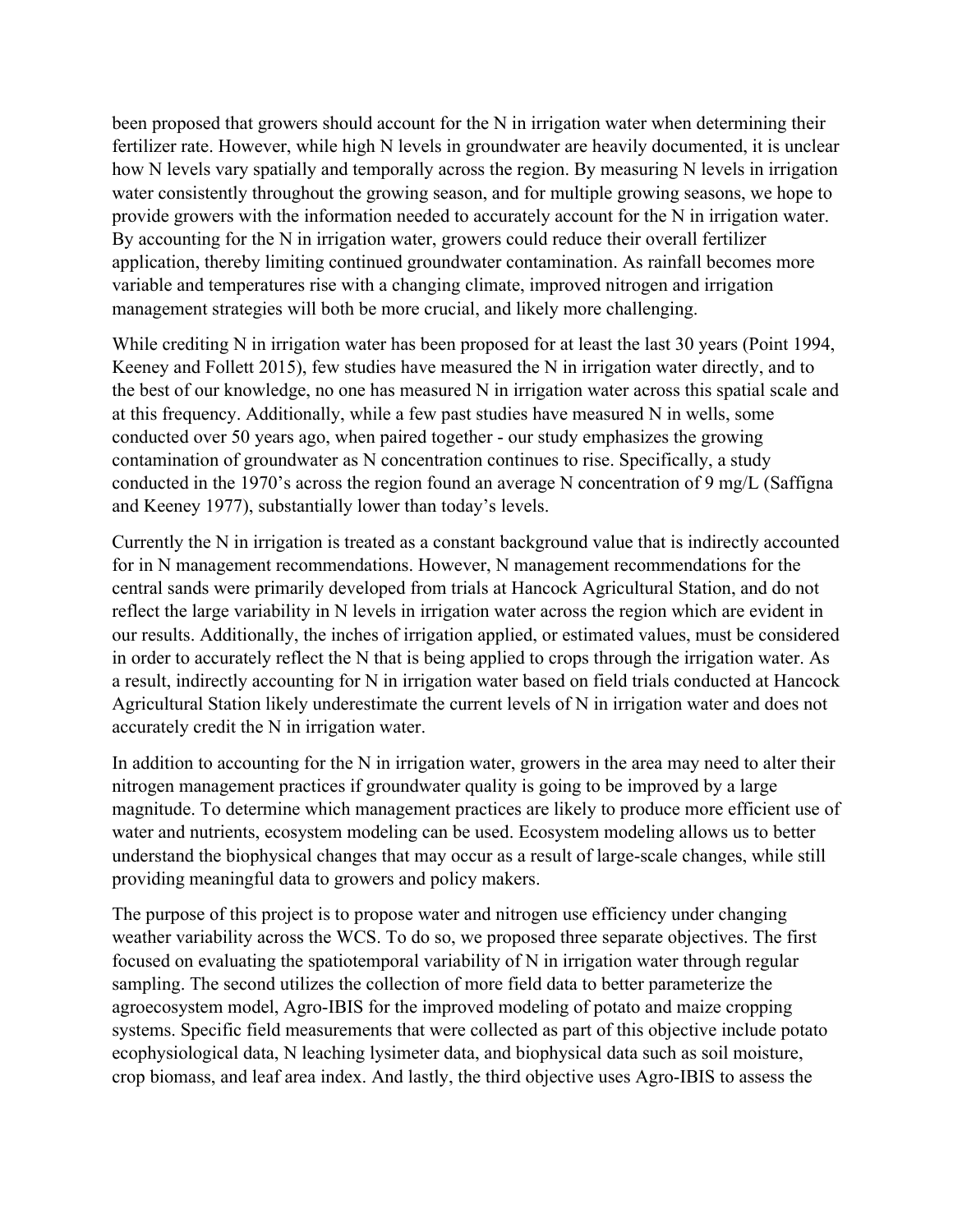impact of varied management strategies that could promote improved water and nitrogen use efficiency across the WCS.

## <span id="page-8-0"></span>**Procedures and Methods**

#### *Sampling and analysis of N in irrigation water*

To determine the spatial and temporal variability of N levels in irrigation water, water samples were collected and analyzed weekly during the growing seasons in 2018, 2019, and 2020 for nitrate and chloride concentration. To collect samples from the fields, we installed funnel systems on farms spanning a North-South gradient across the WCS. Funnel systems were simple, portable, and cost-effective, consisting of a funnel at canopy height, and using PVC pipe and a fence post to route water to a 3-gallon storage container on the ground. During the 2018 growing season, samples were taken from four farms, with five to six fields (each field serviced by a different well) sampled at each farm. We expanded the number of farms involved during the 2019 field season, for a total of six farms, with five to seven fields sampled at each farm. Due to the selling of one farm, only five farms were included in our sampling during the 2020 growing season. In order to balance both the temporal and spatial aspects of the research, roughly half the fields were repeated each year of the study. To allow for replication, three funnels were placed in each field, and each funnel was placed at a different point along the center pivot irrigation system. To account for precipitation, three funnels were placed at each farm in an area free of irrigation. In general, this approach allowed for the passive collection of irrigation water. While sampling from fields, rather than wells directly, meant that our water samples often included both irrigation and precipitation water, we were able to collect roughly ~90 samples a week, which would not have been possible otherwise. As a result of the passive system of sampling, back calculations were performed for each sample to account for any dilution that may have occurred due to precipitation. This study was not crop specific, and any field receiving regular irrigation was included. Throughout the three years of the study, a wide array of crops were grown on the fields sampled, including soybean, potato, sweet corn, field corn, cabbage, hemp, pea, carrot, and strawberry.

Samples were analyzed for both nitrate and chloride using a liquid membrane, combination ion selective electrode. Nitrate and chloride concentration was determined by adding an ionic strength adjuster to each sample, and then measuring the voltage that occurs as a result of the ion exchange between the solution and membrane. To assess the accuracy of our lab analysis (with electrode probes) and determine whether any biases existed, 10% of samples were sent to the UW Stevens Point Water and Environmental Analysis lab and analyzed for N content using a Lachat Instruments Flow Injected Analyzer. Additionally, a subset of samples were also measured for Total Kjeldahl Nitrogen (TKN), which will allow us to determine how much N is being added during fertigation events (e.g. additional N is mixed with the irrigation water and applied to fields) and provide an additional component of the N budget.

#### *Measurements of potato ecophysiology*

In collaboration with ongoing field trials conducted by Prof. Yi Wang in the Dept. of Horticulture at UW-Madison, the ecophysiological response of potato to N rate and irrigation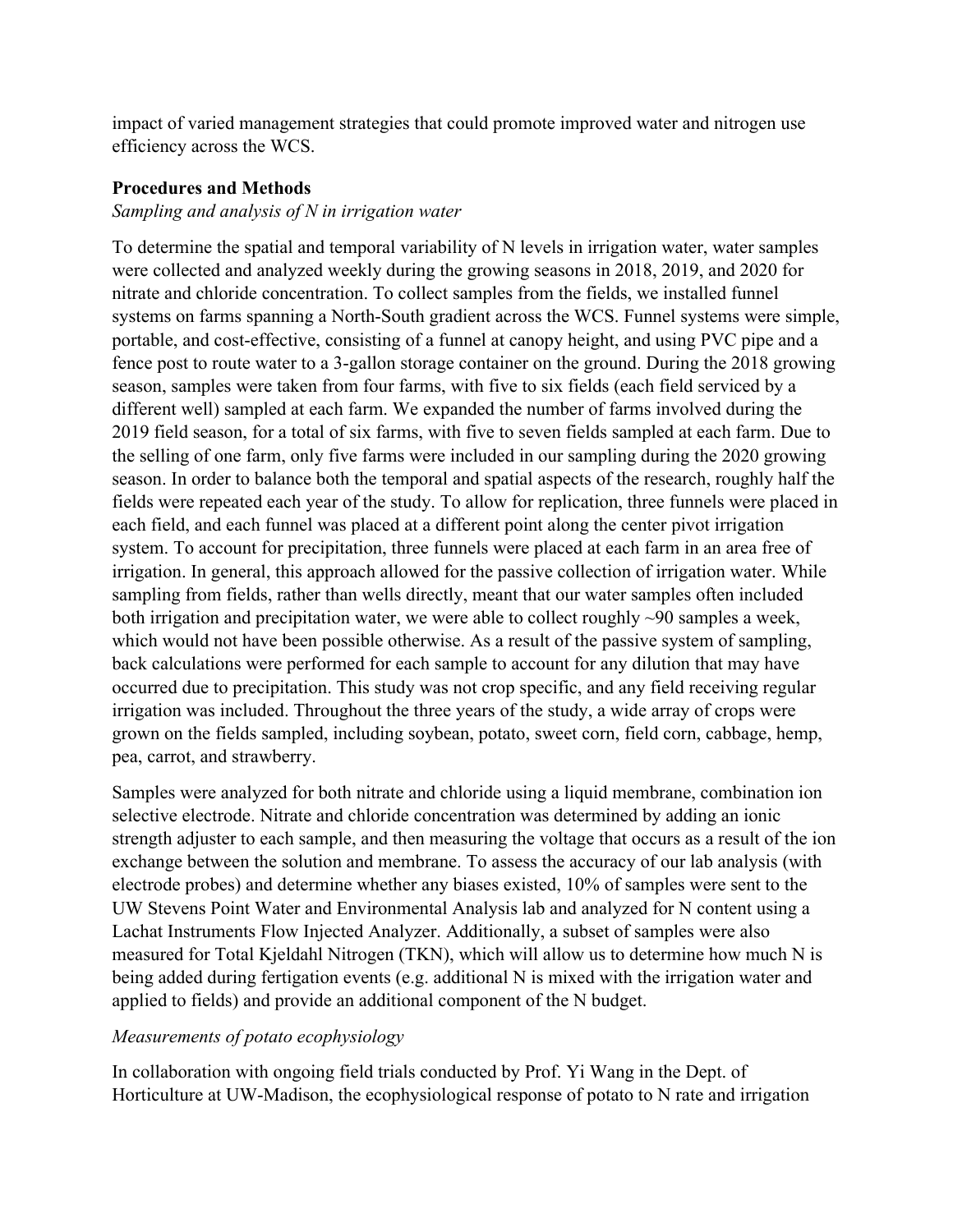management was measured. Field trials were carried out at Hancock Agricultural Research Station on research plots for both the 2019 and 2020 growing season. The irrigation experiment, conducted only in 2019, involved four treatments: Deficit 1 (75% of Standard practice), Deficit 2 (50% of Standard practice), Standard, and Over (125% of Standard practice) irrigation. Nitrogen rate trials, which were conducted in both 2019 and 2020 included the following N rates: 40, 180, 240, 300, and 360. Due to time limitations in 2020, only plots with N rates of 40, 240, and 360 were sampled. For both the 2019 and 2020 growing season, data was collected across at least two potato varieties.

Leaf level gas exchange measurements were taken using a LI-COR 6400xt portable gas exchange analyzer (LICOR Inc., Lincoln, Nebraska, USA). The portable system consists of an infrared gas analyzer, leaf chamber, and computer console, allowing for the control of light intensity, temperature, flow rate, relative humidity, and CO<sub>2</sub> concentration. To measure photosynthesis and transpiration, an open system approach is taken, calculating photosynthesis and transpiration based on the differences in CO2 and H2O concentrations in in-chamber and prechamber air streams. Conceptually, rate of photosynthesis is measured as the difference between photosynthetic carbon assimilation and the CO2 that is lost during mitochondrial respiration.

Data collection focused on three ecophysiological components: light response curves, CO<sub>2</sub> response curves, and survey measurements. Light response curves were taken in increments from 0 to 2000 micromoles quanta  $m^2 s^{-1}$  PAR and CO<sub>2</sub> response curves ranged from 0 to 1200 ppm CO2, allowing us to gain insight on how the plant responds to a wide range of environmental conditions. Following photosynthesis measurements of response curves, each leaf was collected for future N content analysis and dried at 80ºC for 24h. In the spring of 2021, samples of at least 8-10 mg of leaf dry matter will be ground and analyzed for total C and N via combustion at 900 degrees Celsius using a Flash EA 1112 CN Automatic Elemental Analyzer (Thermo Finnigan, Milan, Italy).

On two to three clear days during the growing season, survey photosynthesis measurements were taken to provide an instantaneous measurement of the current rate of photosynthesis under ambient environmental conditions. In our experiment, survey measurements were collected from sunrise ( $\sim$ 5:45 am) to sunset ( $\sim$ 8:45 pm) on clear days. In 2019, measurements were repeated every three hours, and in 2020 survey measurements were conducted hourly. Photosynthesis measurements were taken on the second fully expanded leaf at the top of the canopy.

Moving forward, data collected during the 2019 and 2020 field season will be used to improve modeling of potato and maize cropping systems. Specifically, we will calibrate potato canopy physiology modeling (photosynthesis, conductance, and respiration) with field data in order to incorporate potatoes' response to stress and the wider range of environmental conditions captured in the field. Additionally, data on N levels in irrigation water will be incorporated into the model to more accurately reflect the actual N budget of the WCS. To do so, the crop management module will be edited to assign a value for N content in irrigation water in the WCS based on field data.

#### *Using Agro-IBIS to evaluate NUE and WUE management scenarios*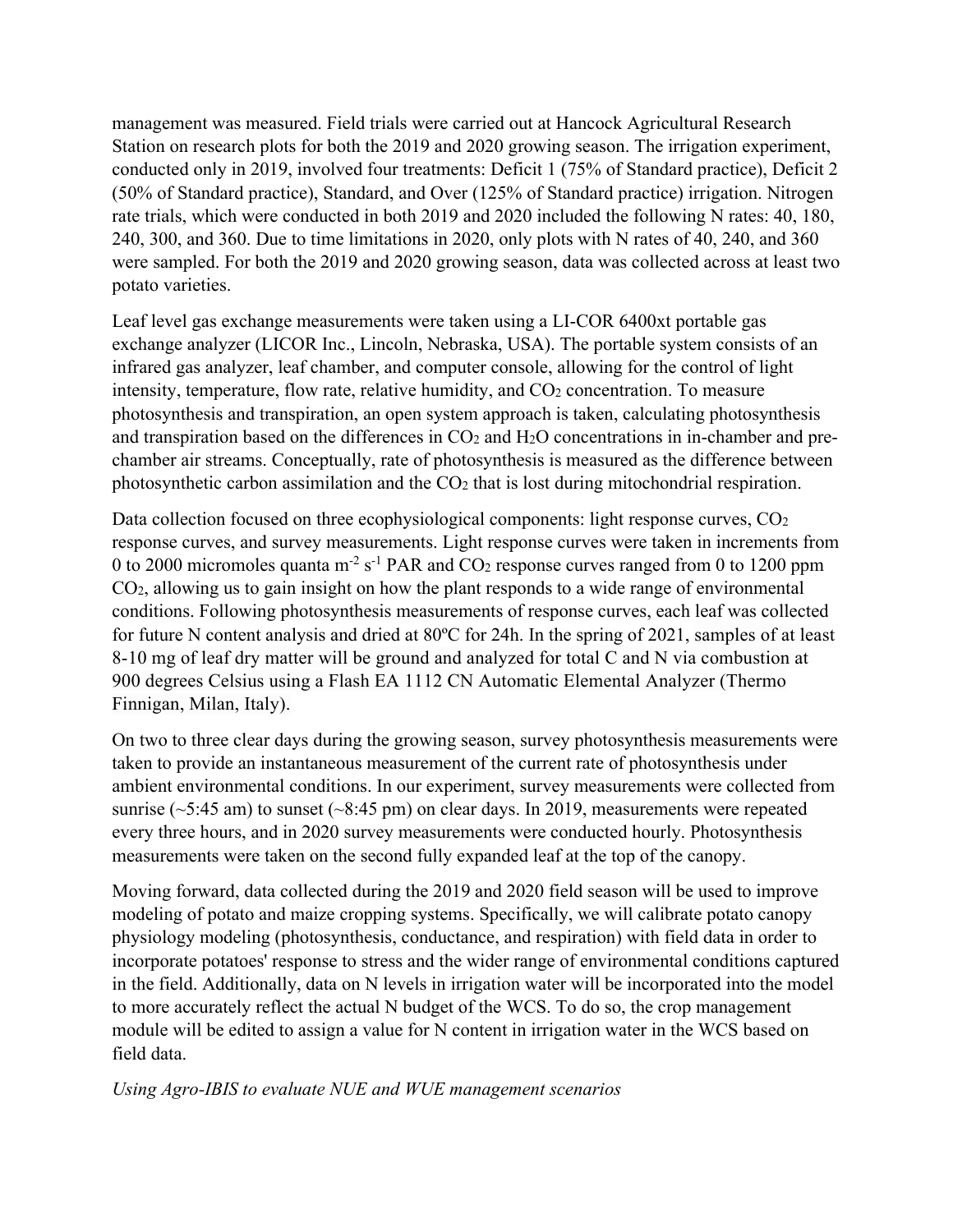Scenarios were created using Agro-IBIS, an agroecosystem model to assess the impact of varied N fertilizer management scenarios on nitrate leaching and corn yield. Agro-IBIS simulates the coupled C, water, N, and energy exchange in the soil-plant-atmosphere system and can be paired with climate data to assess the role of a changing climate on these processes. The model requires inputs of gridded soil textural data, annual land cover and land use, annual nutrient management (manure and inorganic fertilizer), and daily weather (temperature, precipitation, specific humidity, solar radiation, and wind speed), which is interpolated to an hourly time-step using statistical and stochastic modeling (Kucharik et al. 2000, Motew et al. 2017). Each scenario is run as a point simulation for a specific coordinate location falling within three select counties in Wisconsin: Sheboygan, Dane, and Portage County. Agro-IBIS has been extensively validated and calibrated for these areas (Kucharik and Brye 2003). To improve the model's simulation of the N cycle, modifications are currently ongoing. Re-parameterization of the N cycle will feature new model calibration for N leaching in corn agroecosystems and will be based on N leaching data collected via lysimeter studies supplied by Kevin Masarik (PhD student and UWSP groundwater quality specialist) and N leaching data from a meta-analysis of Midwest studies, conducted by Dr. Debendra Shrestha (Kucharik lab postdoctoral student).

To determine changes in nitrate leaching and corn yield across different nitrogen management strategies, scenarios incorporating both timing of fertilizer application and amount of fertilizer applied were developed across three distinct agroclimatic regions in Wisconsin including Portage County, Sheboygan County, and Dane County representing the central, eastern, and southern regions of the state respectively. Locations are selected to represent a range of soil textures, with Portage County modeled as loamy sand, Sheboygan County as clay loam, and Dane County as silt loam. Regional differences in mean climate and weather variability were also incorporated through focus on these three locations. Timing of application included three possibilities: 1) 100% of fertilizer applied at planting. 2) ⅓ of fertilizer applied at planting, and ⅔ applied at growth stage V4. 3) ¼ of fertilizer applied at planting, growth stage V3, V8 and R1 respectively. Fertilizer was applied at the following application rates: 0, 40, 80, 120, 160, 200, 240, and 280 kg/ha. A few select scenarios were developed to focus on manure application timing. Three timing options are included as follows: 1) Fall application, 2) Spring application, and 3) Fall and Spring application. These scenarios only occur at the Sheboygan location in order to reflect typical management for the area. In total, 150 scenarios have been developed, with 75 modeling the recent past, and 75 scenarios encompassing projections of future climates. Analysis will focus on N leaching past the plant root zone at both the monthly and annual temporal scale in comparison to annual corn yield.

Past weather data was obtained from METDATA, a dataset of daily meteorological weather at a spatial resolution of 4 km (GridMET, METDATA). One general circulation model (GCM) was selected to model scenarios under climate change. Moving forward, at least two more GCMs will be included to provide a more robust analysis of the impact of future climate change. Simulated future scenarios span the years 2061-2099, and trend towards wetter and warmer conditions for the area of study.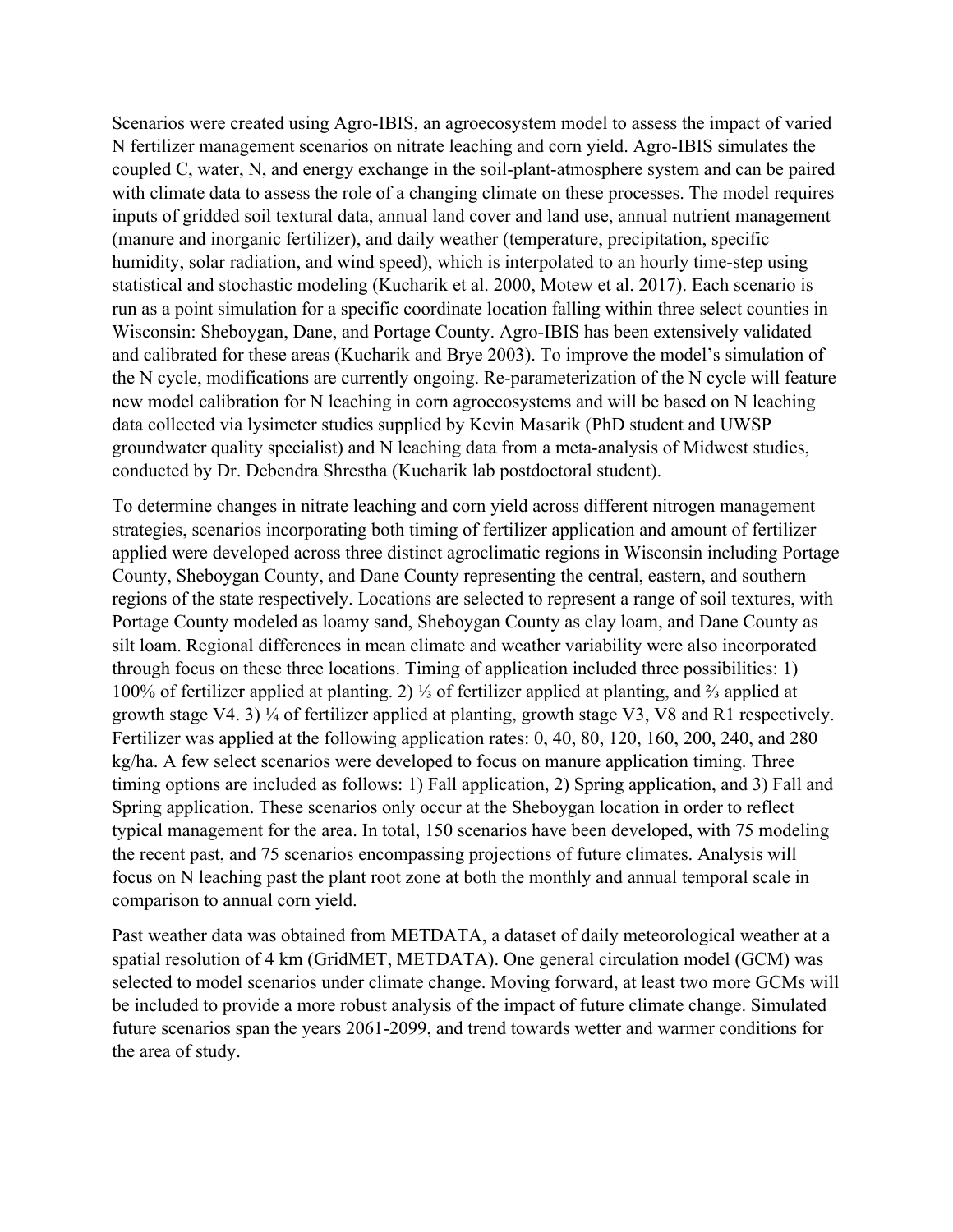# <span id="page-11-0"></span>**Results and Discussion**

# *Sampling and analysis of N in irrigation water*

Preliminary results indicate that N levels in irrigation water have large spatial variability, but limited within season variability. Across all years, not only do N levels vary widely between farms, but also between wells on the same farm (Fig. 1). Our results indicate that on some farms, the range can span 4 mg/L - 45 mg/L. While generally within season variability (indicated by error bars) was lower than spatial variability, some fields and years stand out. In 2019, the variability in N levels was consistently greater than the variability in 2018 and 2020. This may be attributed to the higher rainfall received in 2019 and our method of back-calculating N concentration values. Concentrated rainfall events make it challenging to accurately account for the exact amount of rainfall received in a given field, which does influence the N concentration by altering the dilution value used. Additionally, fields with greater variability tend to be fields that are fertigated. As these results are preliminary, we are still working to ensure fertigation events are excluded from analysis. Considering all three years of our study, the average N concentration in irrigation water was approximately 20 mg/L, or 2x the EPA standard for safe drinking water.

When comparing N concentrations across fields that were sampled for multiple years of our study, very little variability exists year to year. In fact, for some fields, the year to year variability is less than 1 mg/L. While not necessarily unexpected, these results highlight that growers may not need to test each well annually in order to accurately measure the N concentration in their well and irrigation water.

While this number clearly indicates unsafe drinking water, it has less meaning when thinking about N fertilizer application. To determine how much plant available N is being applied through irrigation water, a simple calculation can be done. A grower must estimate the average amount of inches of irrigation applied during a growing season, as well as the N concentration of the specific well they are using to irrigate. Once analyzed, NO<sub>3</sub>-N levels are typically reported in values of mg/L or ppm of nitrogen, which then can be converted to lbs. per inch of irrigation water by multiplying by 0.226. The resulting value multiplied by annual inches of irrigation estimates the nitrogen applied through irrigation water (expressed as pounds of nitrogen per acre, N lb/ac). See equation below.

# Lbs. N per acre =  $N03 - N$  (mg/L or ppm)  $* 0.226 *$  inches of irrigation applied

Depending on the crop being grown and the amount of irrigation occurring in a given growing season, the amount of N in irrigation water may account for a substantial portion of the required N inputs for that crop. For instance, corn grown in the WCS typically receives in N rate application of 200 N lb/ac. If we assume a grower is irrigating 8 inches during a growing season, and the irrigation water has a concentration of 20 mg/L N, the grower is then adding approximately 36 N lb/ac through irrigation water, or about 20% of the total N inputs required by corn. Similarly, we can estimate the regional implications if every grower began accounting for the N-credit in irrigation water.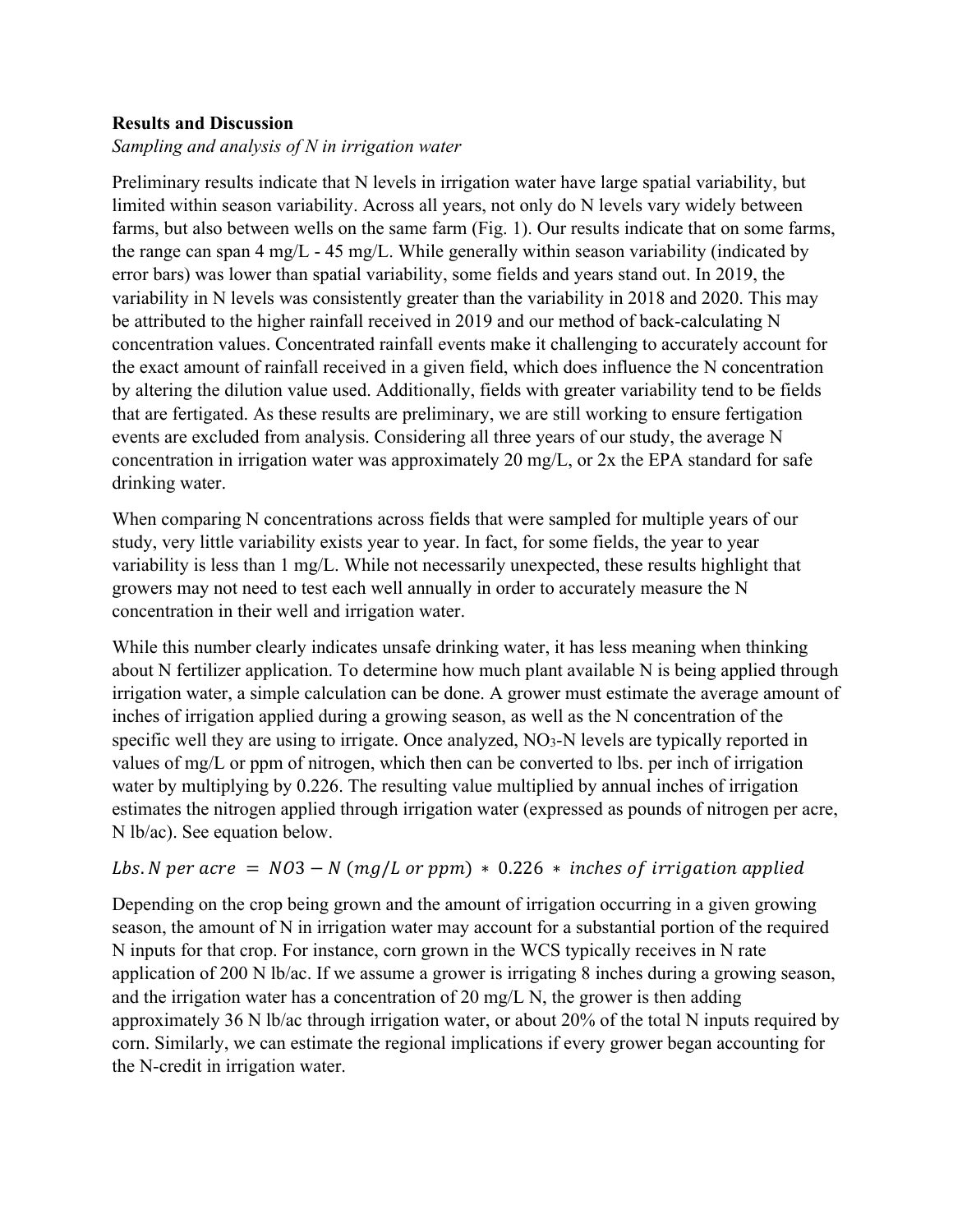

**Fig. 1)** N concentration [mg/L] in irrigation water across six farms located in the WCS, sampled from 2018 to 2020.

#### *Measurements of potato ecophysiology*

Survey measurements of photosynthetic rate followed similar patterns as past research (Dwelle et al. 1983, Dwelle 1985), with a peak assimilation rate observed around midday (Fig. X). Preliminary results from the N rate trials in 2019 do not necessarily indicate a relationship between N fertilization rate and photosynthetic rates, which supports previous findings (Marshall and Vos 1991, Vos and Van Der Putten 1998, Vos 2009). However, there is variability in photosynthetic rate across N management rates and potato varieties, which may be explained by different factors such as leaf temperature, soil moisture, date of measurement, and date of N application. Future analysis will include the above factors in determining any correlation to results. Additionally, analysis of leaf N content may help to elucidate our findings.



Fig. 2) Photosynthetic rate [ $\mu$ mol CO<sub>2</sub> m<sup>-2</sup>s<sup>-1</sup>] measured diurnally during peak growth across six varieties of potatoes (Goldrush, Hoag, Silverton, Snowden, W0133, and W9433) and five nitrogen rate treatments (50, 180, 240, 300, 360 lb N/ac).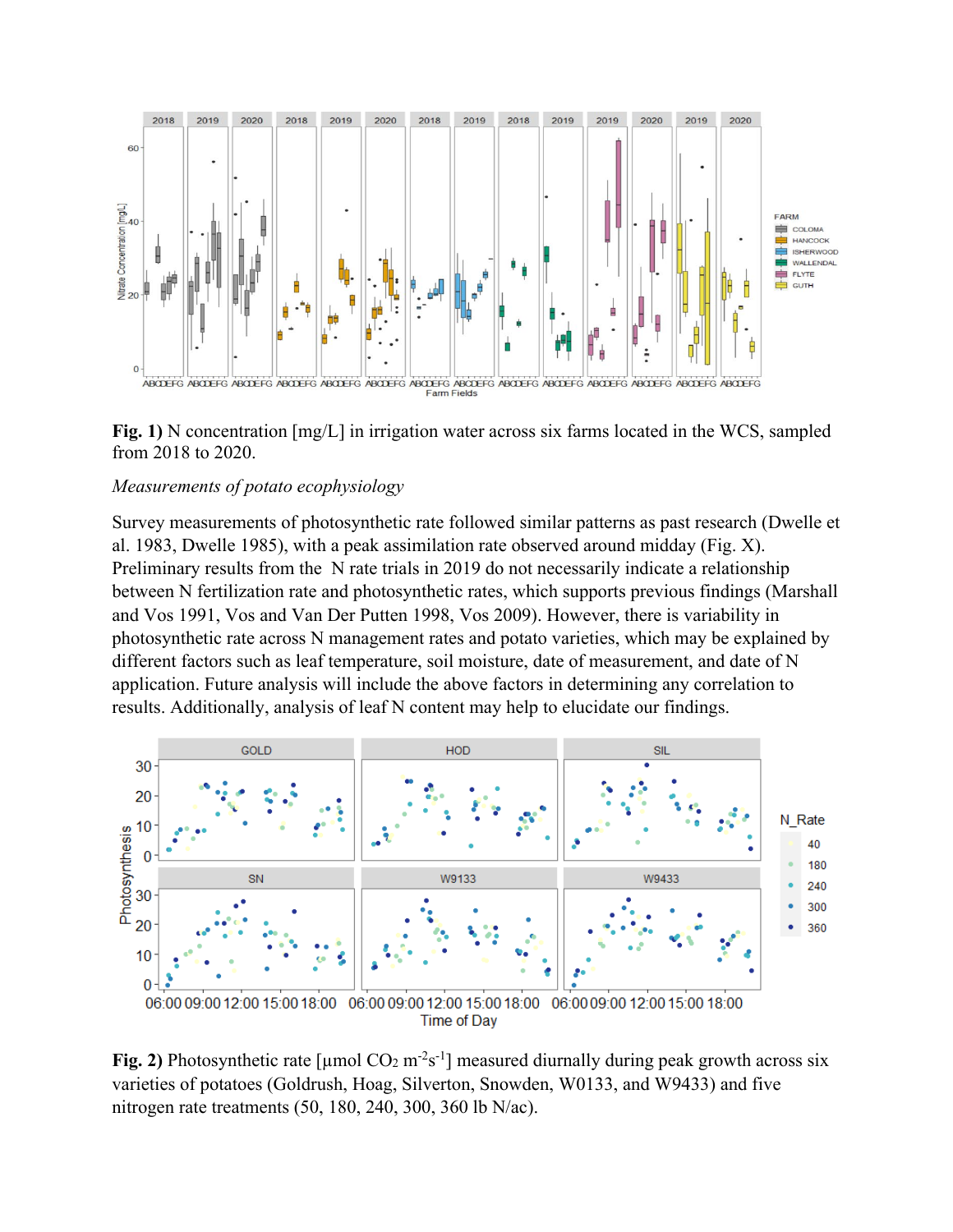#### *Using Agro-IBIS to evaluate NUE and WUE management scenarios*

Preliminary results indicate that corn yield generally increases with increased quantity of fertilizer applied. However, under the current climate, yields plateau around an N application rate of 120 kg/ha, with minimal increases in crop yield occurring at higher N rates (Fig. X). Based on model results, applying more than 120 kg/ha N does not result in substantial yield gains. Nitrate leaching past the plant root zone also increases with increasing N rates. However, splitting fertilizer applications does reduce N leaching by about 10% (Fig. 3). Scenario results indicate split fertilizer application reduces nitrate leaching with no cost to corn yield. However, if water quality improvement is a priority, these management changes alone are likely not enough.



Split Application Scenarios  $-1$   $-2$   $-3$ Weather - 5 Driest Years - 5 Wettest Years - Average Weather

**Fig. 3)** (a) Modeled corn yield [bu/ac] under various N rates [kg/ha], nitrogen split application scenarios, and weather extremes for Portage County; (b) modeled N leaching [mg/L] under various N rates [kg/ha], nitrogen split application scenarios, and weather extremes for Portage County.

#### <span id="page-13-0"></span>**Conclusions and Recommendations**

This study advanced our knowledge on how to potentially develop more efficient nitrogen management plans in the Wisconsin Central Sands. If growers could more accurately account for the nitrogen credits attributed to applied irrigation water for each field, they could reduce fertilizer use (and the costs associated), and help limit further groundwater contamination that occurs as the result of excess nitrogen application on crops grown in sandy soils. However, our results indicated wide spatial variability in nitrate levels, suggesting that blanket recommendations on nitrogen crediting will likely be inaccurate. However, as temporal variability was low – growers will likely only need to measure nitrate in their wells on an annual basis for nutrient management plans. Preliminary ecosystem modeling results evaluating the timing and amount of fertilizer applied indicated that while splitting nitrogen among multiple applications is a step in the right direction and can reduce nitrate leaching – this will not be a silver bullet to solve the challenging water quality issues. Therefore, growers, policy makers, and researchers must be aware of the limitations in water quality improvement associated with such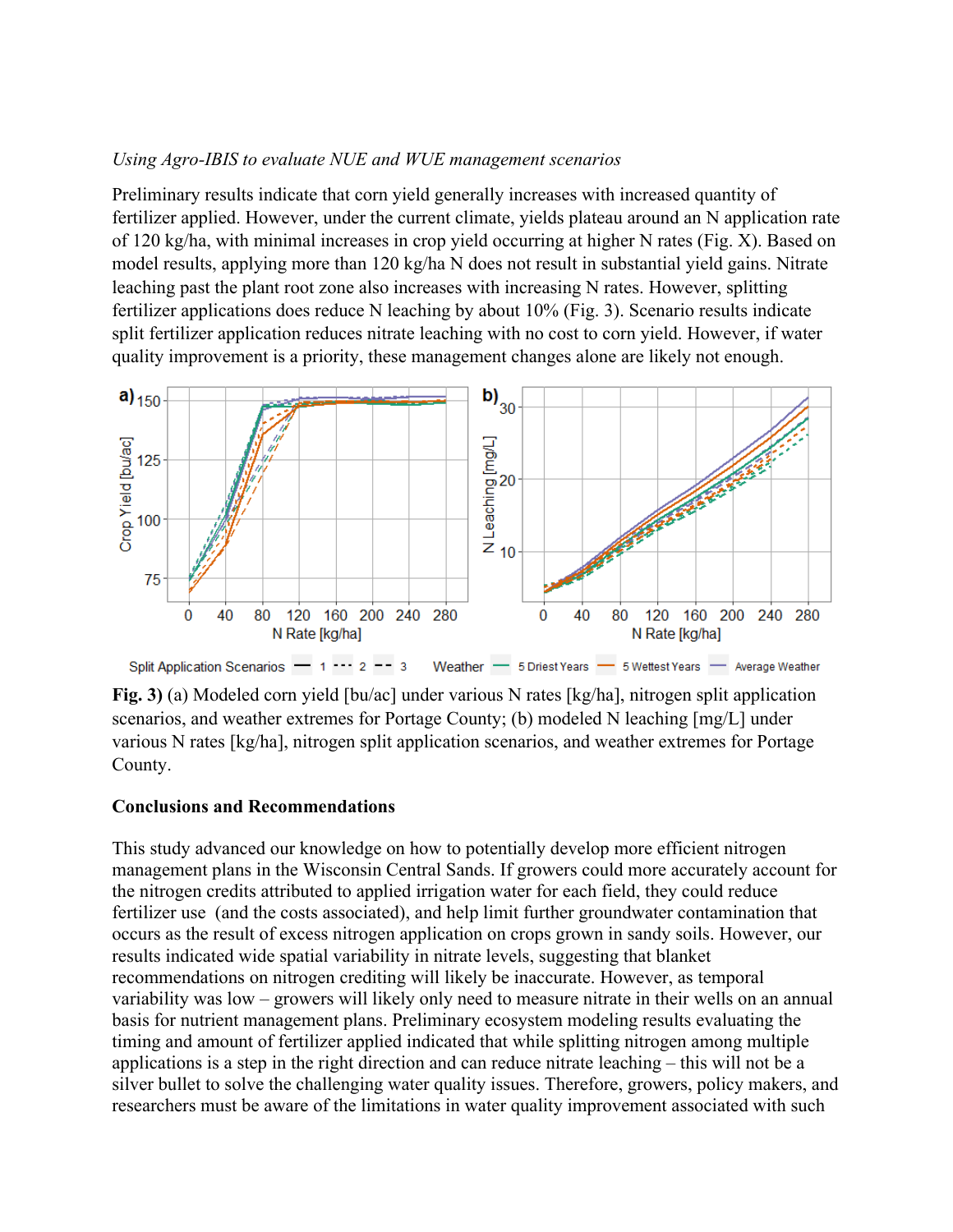management changes and be looking to make these a part of a much more comprehensive management strategy to protect water resources. Moving forward, conversations and recommendations regarding nitrogen applications must consider the potential for nitrate leaching to groundwater and move past a primary focus that has centered on yield. Much more transformative changes to nutrient management and land use will likely be required to significantly improve water quality in the long-term.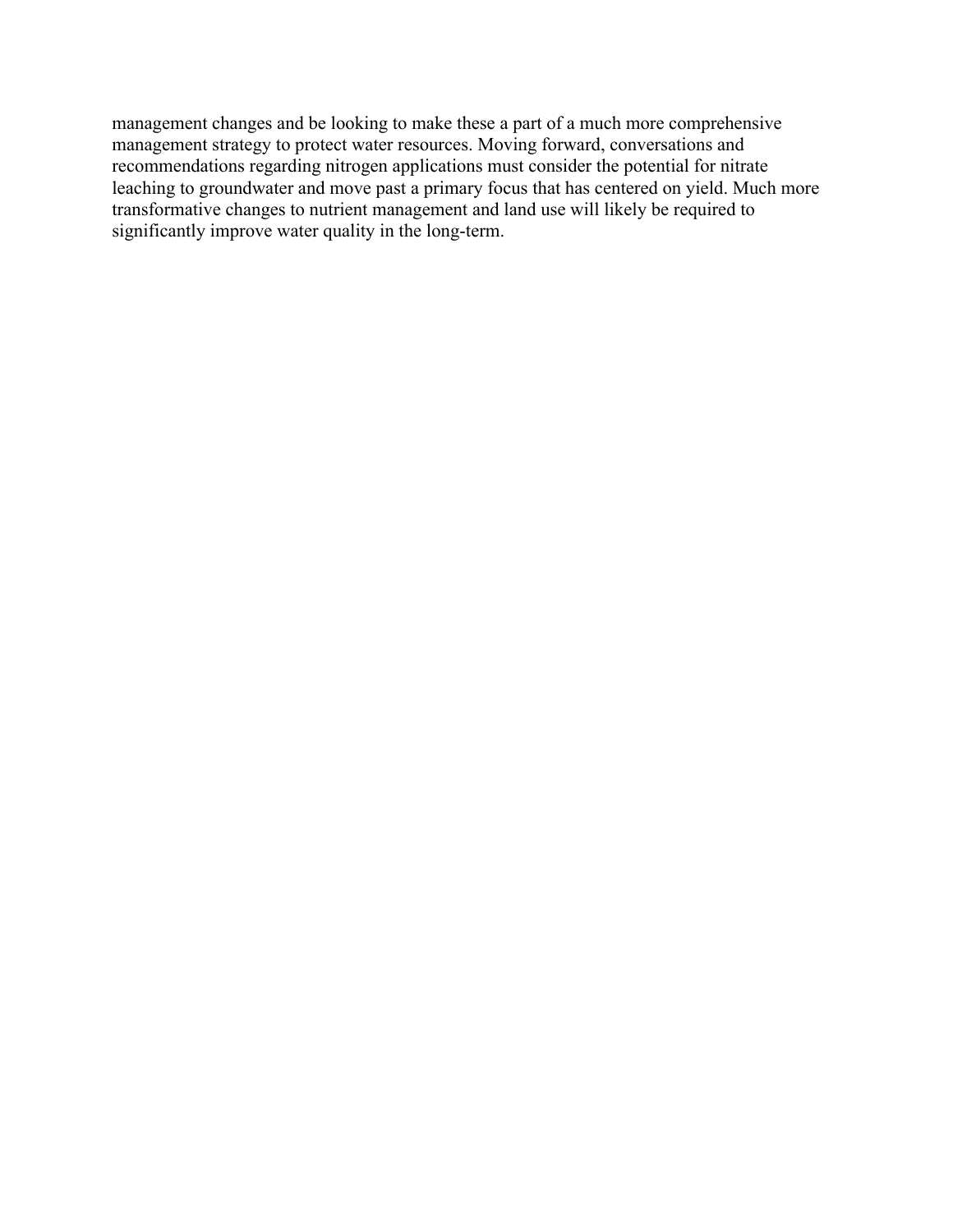#### <span id="page-15-0"></span>**References**

- Dwelle, R. B. 1985. PHOTOSYNTHESIS AND PHOTOASSIMILATE PARTITIONING\*\*This is Idaho Agricultural Experiment Station paper No. 8475. Potato Physiology. ACADEMIC PRESS, INC.
- Dwelle, R. B., P. J. Hurley, and J. J. Pavek. 1983. Photosynthesis and Stomatal Conductance of Potato Clones ( Solanum tuberosum L.) . Plant Physiology 72(1):172–176.
- Groundwater Coordinating Council. 2020. Wisconsin Groundwater Coordinating Council Report to the Legislature.
- Keeney, D. R., and R. F. Follett. 2015. Managing Nitrogen for Groundwater Quality and Farm Profitability: Overview and Introduction. Managing Nitrogen for Groundwater Quality and Farm Profitability.
- Kniffin, M., K. Potter, A. Bussan, J. Colquhoun, and K. Bradbury. 2014. Sustaining Central Sands Water Resources: State of the Science (2014):1–100.
- Kraft, G. J., and W. Stites. 2003. Nitrate impacts on groundwater from irrigated-vegetable systems in a humid north-central US sand plain. Agriculture, Ecosystems and Environment  $100(1-3):63-74.$
- Marshall, B., and J. Vos. 1991. The Relation Between the Nitrogen Concentration and Photosynthetic Capacity of Potato ( Solatium tuberosum L .) Leaves Author ( s ): B . MARSHALL and J. VOS Source : Annals of Botany, July 1991, Vol. 68, No. 1 (July 1991 ), pp . 33-39 Published by 68(1):33–39.
- Masarik, K., M. Mechenich, A. Nitka, G. Kraft, and K. Masarik. 2018. Portage County Well Water Quality – 2017 Portage County Well Water Quality – 2017(January).
- Point, U. 1994. Conference Proceedings Nitrate in Wisconsin ' S Groundwater : (1994).
- Saffigna, P. G., and D. R. Keeney. 1977. Nitrate and Chloride in Ground Water Under Irrigated Agriculture in Central Wisconsina. Ground Water 15(2):170–177.
- Vos, J. 2009. Nitrogen responses and nitrogen management in potato. Potato Research 52(4):305–317.
- Vos, J., and P. E. L. Van Der Putten. 1998. Effect of nitrogen supply on leaf growth, leaf nitrogen economy and photosynthetic capacity in potato. Field Crops Research 59(1):63–72.
- Wisconsin Department of Natural Resources. 2015. Central Sand Plains Ecological Landscape. The ecological landscape of Wisconsin: An assessment of ecological resources and a guide to planning sustainable management (2015):118.
- Wisconsin Initiative on Climate Change Impacts. 2011. The first report of the Wisconsin Initiative on Climate Change Impacts (2011):14–33.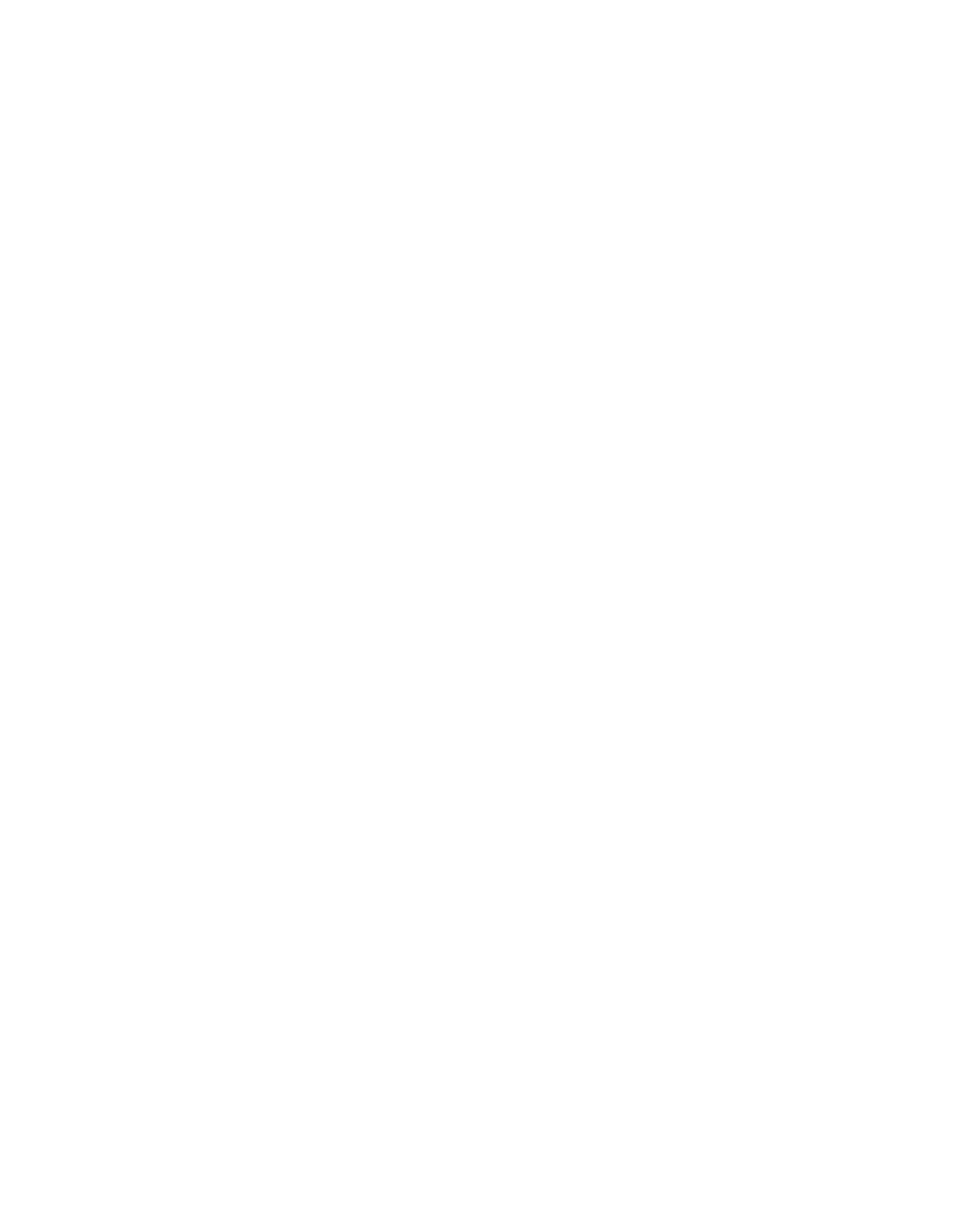# <span id="page-17-0"></span>**Appendix A**

## **Presentations:**

"Improving Nitrogen Management Strategies across Wisconsin," Agro-IBIS Annual Workshop. Virtual, April 2020

Estimated audience members: 15

"Background Nitrate Variability in Irrigation Water: How much N credit should we be giving?," Wisconsin Potato and Vegetable Growers Association Annual Meeting. Stevens Point, WI, February 2020.

Estimated audience members: 30

"Quantifying Nitrate in Irrigation Water across the Wisconsin Central Sands," American Water Resources Association – Wisconsin Chapter. Delavan, WI, March 2019.

Estimated audience members: 40

# **Students Funded:**

Tracy Campbell: PhD Student, Department of Agronomy

email: [tacampbell@wisc.edu](mailto:tacampbell@wisc.edu) phone: 314-398-2606

#### **Impact of Work:**

Broadly, our research focuses on evaluating management strategies to improve groundwater quality within the Wisconsin Central Sands (WCS). The WCS is a region that illustrates many challenges growers across the Corn Belt are facing as they strive to maintain crop yield while managing ongoing water quality degradation. Certain conditions in the WCS make it especially vulnerable to groundwater pollution, such as the sandy soil, high water table, and large nitrogen requirements of the crops grown in the area. As a result, the groundwater has become contaminated with high levels of nitrate, which are above the EPA threshold for safe drinking water. Considering many members of the community get their drinking water from private wells and the groundwater below, this is especially concerning. Our research helps growers work within the current agricultural system to reduce further contamination to groundwater by reducing their fertilizer use. Specifically, we measured nitrate levels in irrigation water across farms in the region to assess how nitrate levels vary from field to field, farm to farm and across time – within a growing season and year to year. By accounting for the nitrate already present in irrigation water, growers can reduce their fertilizer use, thereby reducing potential nitrate leaching to groundwater.

Throughout the three years of our study, we worked with six growers spread across the WCS region. On numerous occasions, growers expressed interest in our findings as they were unsure previously what nitrate levels were in their irrigation water. In fact, one grower went as far as to